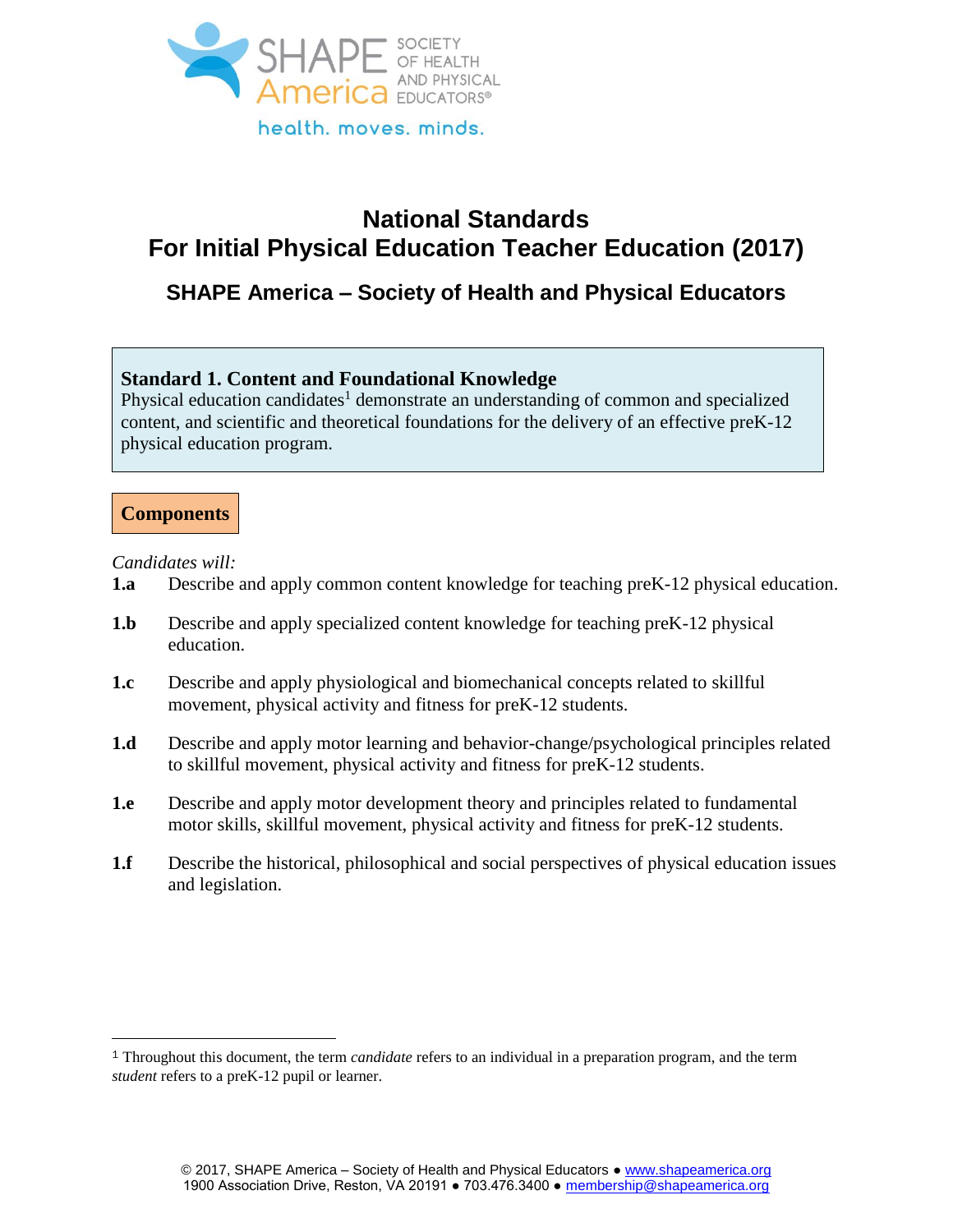# **Standard 2. Skillfulness and Health-Related Fitness<sup>2</sup>**

Physical education candidates are physically literate individuals who can demonstrate skillful performance<sup>3</sup> in physical education content areas and health-enhancing levels of fitness.

# **Components**

#### *Candidates will:*

- **2.a** Demonstrate competency in all fundamental motor skills, as well as skillful performance in a minimum of four physical education content areas (e.g., games and sports, aquatics, dance and rhythmic activities, fitness activities, outdoor pursuits, individual-performance activities).
- **2.b** Achieve and maintain a health-enhancing level of fitness throughout the program.

#### **Standard 3. Planning and Implementation**

Physical education candidates apply content and foundational knowledge to plan and implement developmentally appropriate learning experiences aligned with local, state and/or SHAPE America's National Standards and Grade-Level Outcomes for K-12 Physical Education through the effective use of resources, accommodations and/or modifications, technology and metacognitive strategies to address the diverse needs of all students.

#### **Components**

*Candidates will:* 

**3.a** Plan and implement appropriate (e.g., measureable, developmentally appropriate, performance-based) short- and long-term plan objectives that are aligned with local, state and/or SHAPE America's National Standards and Grade-Level Outcomes for K-12 Physical Education.

<sup>2</sup> To assist individuals with special needs achieve the intent of Standard 2, physical education teacher education programs are allowed and encouraged to use a variety of accommodations and/or modifications to help candidates demonstrate skillful performance (e.g., modified or adapted equipment, augmented communication devices, multimedia devices) and fitness (e.g., weight programs, exercise logs).

<sup>3</sup> S*killful performance:* A person's effective employment of techniques, tactics, strategies, rules and etiquette in the context of the activity.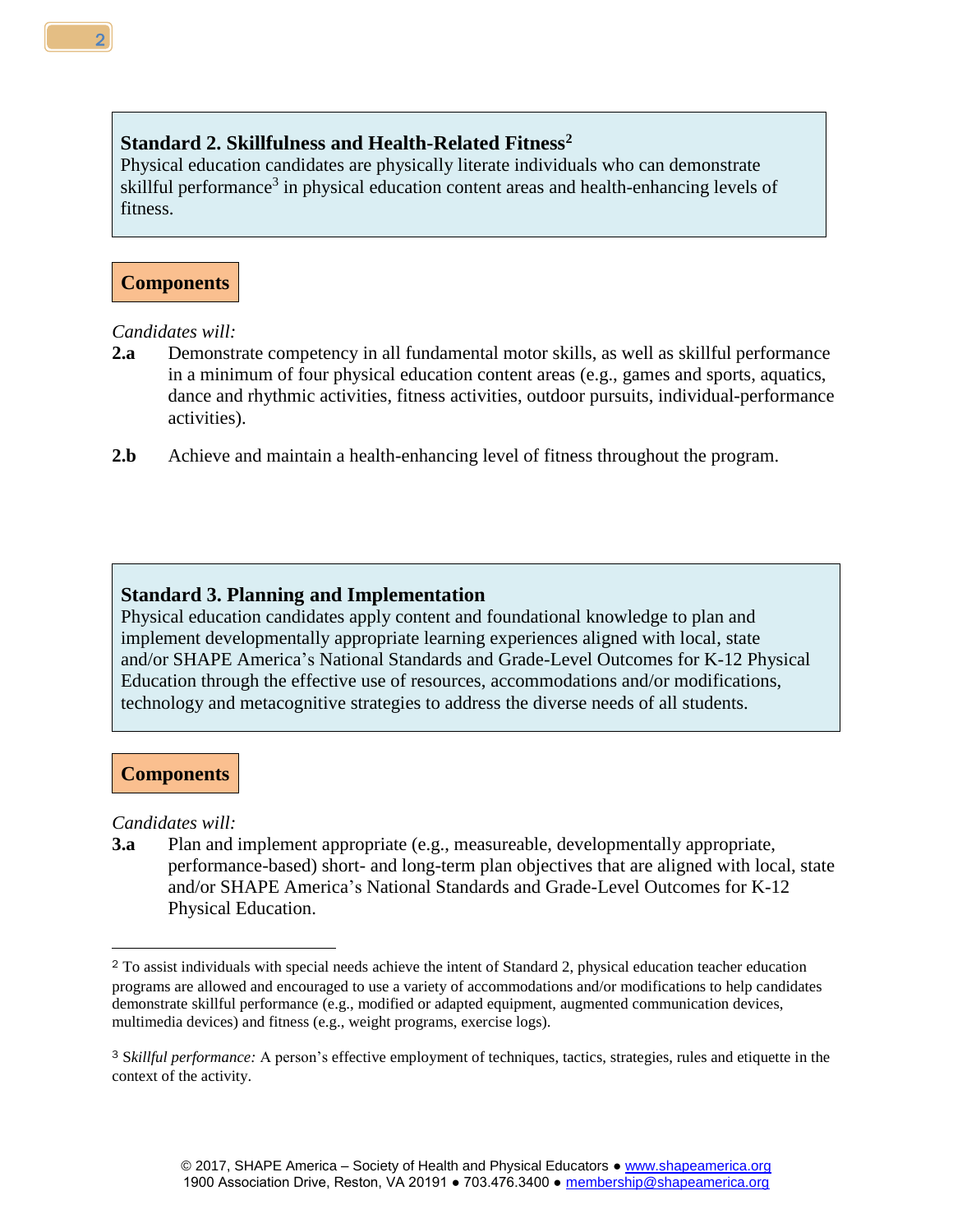#### **Standard 3. Planning and Implementation** *(Cont.)*

- **3.b** Plan and implement progressive and sequential content that aligns with short- and longterm plan objectives and that addresses the diverse needs of all students.
- **3.c** Plan for and manage resources to provide active, fair and equitable learning experiences.
- **3.d** Plan and implement individualized instruction for diverse student needs, adding specific accommodations and/or modifications for all students.
- **3.e** Plan and implement learning experiences that require students to use technology appropriately in meeting one or more short- and long-term plan objective(s).
- **3.f** Plan and implement learning experiences that engage students in using metacognitive strategies appropriately to analyze their own performance results.

#### **Standard 4. Instructional Delivery and Management**

Physical education candidates engage students in meaningful learning experiences through effective use of pedagogical skills. They use communication, feedback, technology, and instructional and managerial skills to enhance student learning.

# **Components**

*Candidates will:* 

- **4.a** Demonstrate verbal and nonverbal communication skills that convey respect and sensitivity across all learning experiences.
- **4.b** Implement demonstrations, explanations and instructional cues that are aligned with short- and long-term plan objectives.
- **4.c** Evaluate the changing dynamics of the learning environment and adjust instructional tasks as needed to further student progress.
- **4.d** Implement transitions, routines and positive behavior management to create and maintain a safe, supportive and engaging learning environment.
- **4.e** Analyze motor skills and performance concepts through multiple means (e.g., visual observation, technology) in order to provide specific, congruent feedback to enhance student learning.